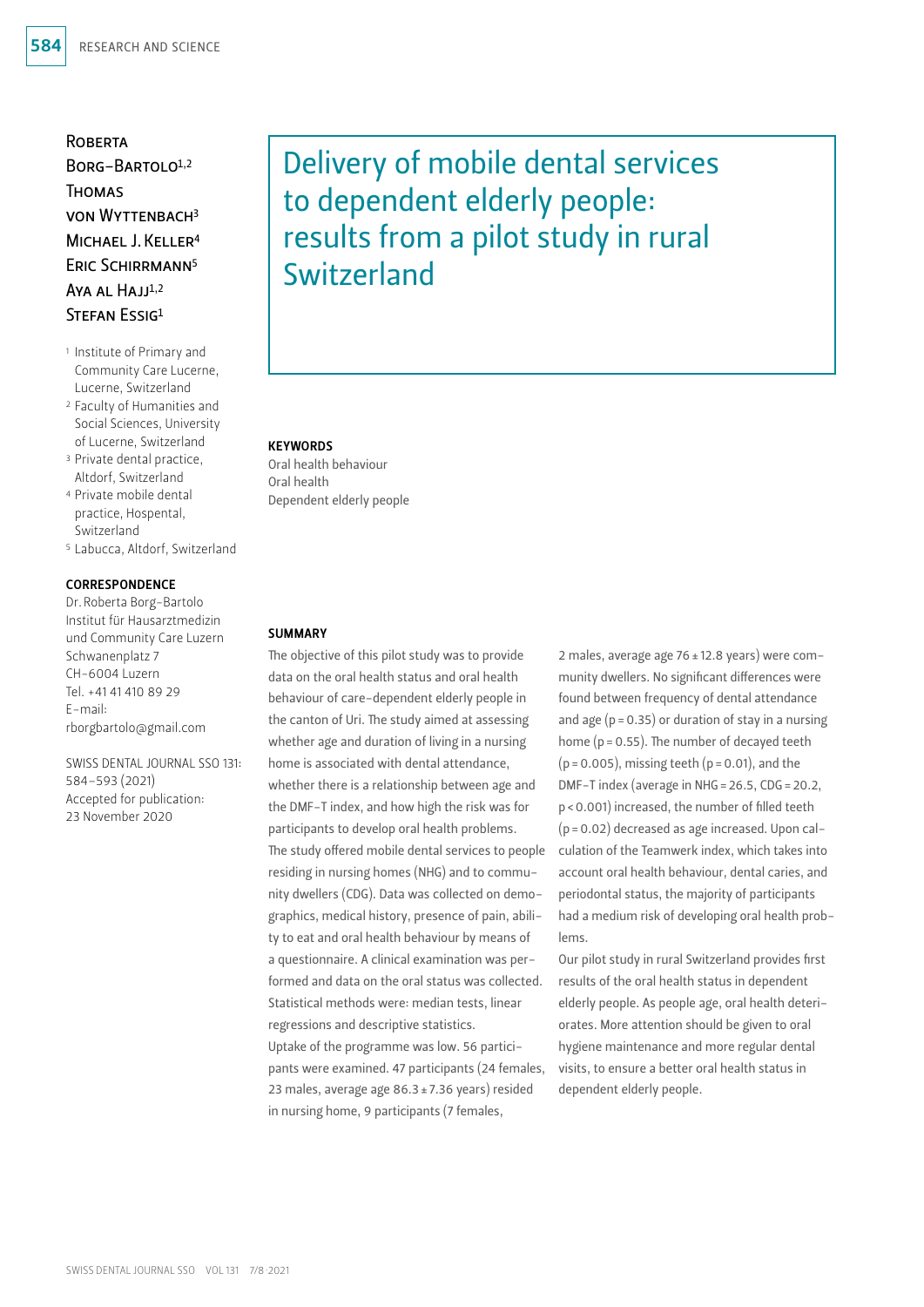# Introduction

With the onset of care-dependency, oral health tends to get neglected as priorities shift, with more time being dedicated to care for needs that are considered to be more important (Hoek-SEMA ET AL. 2017). It is well reported in literature, that dependent elderly people tend to have poor oral health (CHALMERS ET AL. 2002; Matthews et al. 2012; Yoon et al. 2018). Impairments of mobility, manual dexterity and cognitive function, together with barriers related to dental care delivery, all contribute to the oral health problems generally experienced by dependent elders (WU ET AL. 2007). The main dental diseases, dental caries and periodontal disease, are behavioural diseases with bacterial involvement, i.e. diseases whose onset and progression can be suppressed by effective oral health care behaviour namely, diet control, regular tooth brushing and denture cleaning, and regular utilisation of dental services (Frencken et al. 2012; Niesten et al. 2017).

In Switzerland, dental health care is not covered by the compulsory health care insurance and dental treatment charges, with exceptions as stated in article 31 in the federal law of health insurance (KVG), are out-of-pocket expenditures (DI) BELLA ET AL. 2018). Dental care is generally provided in private dental practices. Some dentists and dental hygienists also provide mobile dental services to treat people who, due to physical or cognitive impairments, cannot attend the dental practice. The majority provide these service at less than 20% of their total workload through the use of portable equipment (Borg-Barto-LO ET AL. 2020). Besides portable equipment, other models exist for the delivery of mobile dental care, i.e. mobile dental vehicles, hybrid models (a combination of a mobile dental vehicle together with portable equipment) and the delivery of dental care in-situ, i.e. the setting up of a fully-equipped dental clinic on the premises of either nursing homes or targeted institutions (Association of State and Territorial Dental Directors 2007). For the purpose of this study, the hybrid model and the portable equipment model were used. They were the two models most readily available to conduct the study and were suitable to reach the care-dependent elders residing both in nursing homes or in the community.

The objective of this pilot study was to provide data on the present oral health status and the oral health behaviour of care-dependent elderly people in the rural canton of Uri. The study aimed at assessing whether age and duration of living in a nursing home is associated with dental attendance, whether there is a relationship between age and the DMF-T index, and how high the risk was for participants to develop oral health problems. The null hypotheses for this study were: 1) the frequency of dental attendance is not dependent on a) age b) the duration of living in a nursing home, 2) there is no difference in the DMF-T index as age increases.

## Materials and Methods

Ethics approval was obtained in May 2018 (EKNZ ID 2017- 07013) prior to the start of the study. The managers of the nursing homes and the local community domiciliary services provided by "Spitex" in the canton of Uri were informed about the study via information leaflets and personal discussions, with the caregivers being responsible for the recruitment of the participants. Informed consent was obtained from the patients or their legal guardians, who signed a consent form after being provided with information regarding the scope of the study and their participation in the study. The inclusion criteria were

care-dependent elderly people who resided either in nursing homes or were community dwellers in the canton of Uri. Those who fulfilled the inclusion criteria were examined and none of the participants were excluded retrospectively. The first phase of data collection took place between June 2018 and December 2018 while the second phase took place between October 2019 and January 2020. The dental examinations were carried out by three dentists and one dental hygienist, who conducted dental visits in the participants homes or nursing homes using portable dental equipment or the hybrid model. The dental examinations were offered free of charge. The study protocol was conducted according to the Declaration of Helsinki. The study sample consisted of 56 participants (47 resided in nursing homes, 9 were community dwellers). The nursing home group (NHG) consisted of 24 females and 23 males, aged  $86.3 \pm 7.36$  years. The community dwellers group (CDG) consisted of 7 females and 2 males, aged 76±12.8 years.

#### Data collection

A questionnaire was completed by the patients themselves or with the help of their caregivers. Data was collected on demographics; age, gender, location, duration in nursing home (if applicable), medical history: heart and circulation, diabetes, cholesterol, anticoagulants, painkillers, respiratory, thyroid, antiepileptics and immunosuppressants, current status; presence of pain, ability to eat, oral health behaviour; daily intake of sugar, daily use of fluoride through toothpaste, mouthwash and/ or fluoride tablets, daily oral hygiene, the last visit to the dentist and the last visit to the dental hygienist (appendix 1).

The clinical examination collected data on the oral mucosa (presence and location of oral lesions), oral hygiene status (no plaque or calculus, grade 1 = up to one third of the tooth covered in plaque/calculus, grade 2 = between one and two thirds of tooth surface covered in plaque/calculus, grade 3 = more than two thirds of tooth surface covered in plaque/calculus) (WORLD Health Organization 2013), denture status; status of dental prostheses, denture hygiene status (no plaque/calculus, grade 1 = up to one third of the denture surface covered in plaque/calculus, grade 2 = between one and two thirds of the denture surface covered in plaque/calculus, grade 3 = more than two thirds of the denture surface covered in plaque/calculus), periodontal status; presence of bleeding on probing, presence of at least one tooth with a periodontal pocket which was 4mm deep or more, and the presence of at least one tooth with furcation involvement, dental status; the Decayed, Missing and Filled teeth index (DMF-T index) was used as a measure of dental caries. Active decay in either crown or root was reported as the D component, missing teeth were reported as the M component and restored teeth due to caries were reported as the F component.

#### Outcome measures

DMF-T index: The DMF-T index is the summation of the number of decayed (D), missing (M) and filled (F) teeth and was calculated over 32 teeth, i.e. including third molars.

Teamwerk index: The Teamwerk index was used to further describe the oral health status of the patients (BENZ & HAFFNER 2009). The index is the summation of the scores given to each of the following nine parameters: DMF-T index; scores from 0 = low DMF-T (DMF-T index 0–22 for people aged 65 years and over) to 2 = high DMF-T (25 and over for people aged 65 years and over). The grading is according to the Teamwerk index graph which plots age (x-axis) vs DMF-T index (y-axis) in a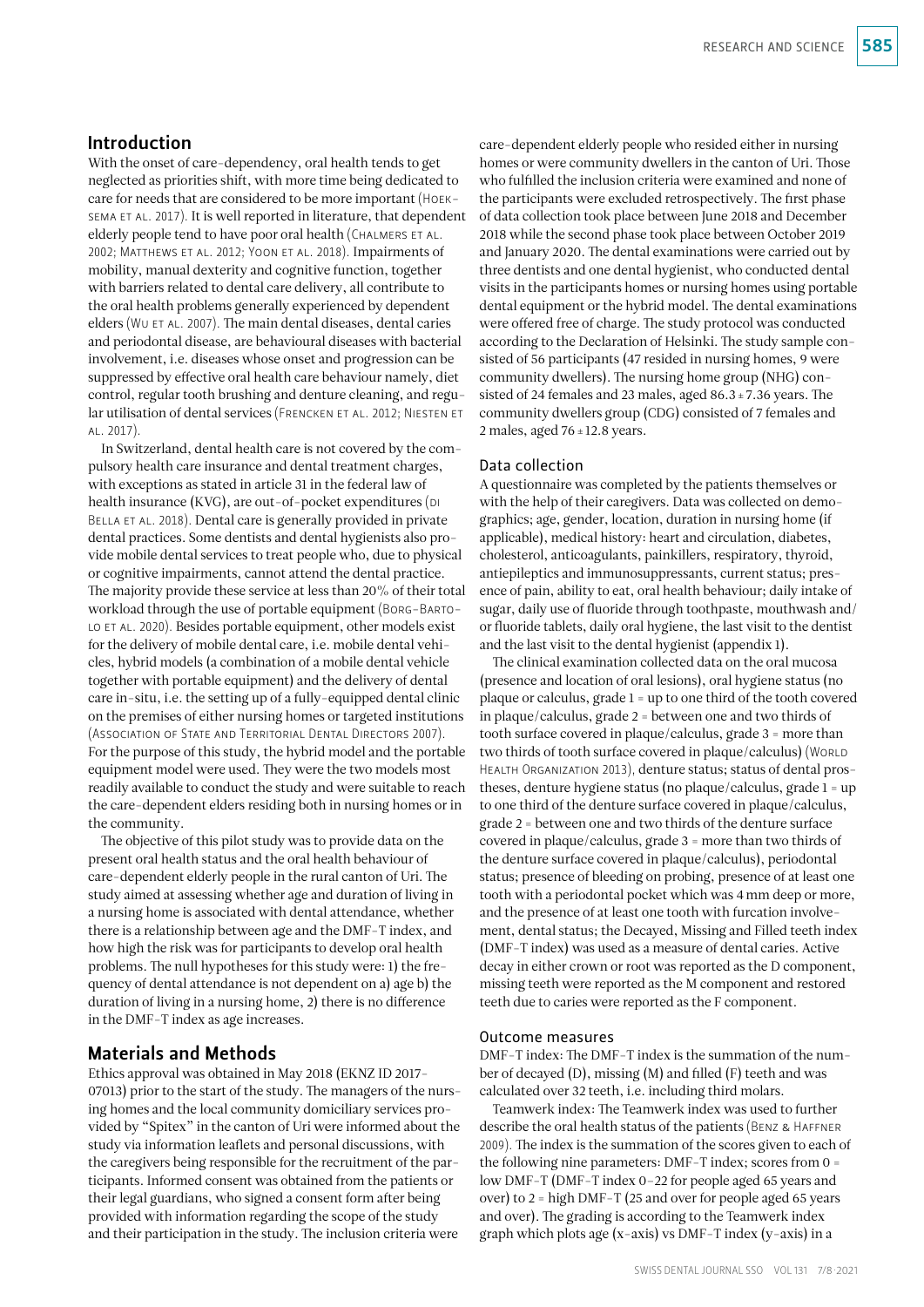normal population. (Benz & Haffner 2009), caries; scores of 0 to 4 depending on the total number of carious teeth present i.e.  $0 = no$  carious teeth,  $4 = 4$  carious teeth or more, pain; scores of  $0 =$  no pain or  $4 =$  pain present, sugar intake; scores of  $0 =$ sugar intake less than three times daily or 2 = sugar intake three times or more daily, fluoride contact; scores of 0 = fluoride contact more than once daily,  $2 =$  once daily,  $4 =$  less than once daily, oral hygiene; scores of 0 = optimal to 4 = poor, periodontal pocketing; scores of either 0 = no periodontal pockets or pockets <4mm in depth or 3 = periodontal pockets ≥4mm, bleeding on probing; scores of 0 = no bleeding on probing or 3 = bleeding on probing present, furcation involvement; scores of 0 = no furcation involvement or 3 = furcation involvement present. In cases where data for a parameter was missing, the highest possible score was given for that missing parameter. For edentulous patients only the parameters DMF-T index, pain and oral/denture hygiene were taken into consideration (Geiger 2011). The final score is divided into three categories: 0 to 8 = low risk, 9 to 14 = medium risk, 15 to 29 = high risk. The risk levels are linked to recommendations for the frequency by which patients should receive dental care, namely: low risk: six-monthly, medium risk: four-monthly and high risk: three-monthly (Geiger 2011).

#### Data analysis

Descriptive statistics included the total number (n) and percentage (%) for daily sugar intake, daily fluoride contact, frequency of daily brushing, medications, overall dental status, findings of the oral mucosa, presence of dental pain, oral hygiene status, overview of the periodontal status, denture hygiene status. The total number (n) and percentage  $(\%)$ , means and standard deviations (SD), and minimum and maximum values (min-max) were included for decayed, missing and filled teeth, DMF-T index, DMF-T grading and the risk of developing an oral health problem. Median tests were conducted to assess the relationship between age and a) last dental visit as well as b) duration of living in a nursing home, and linear regression models were performed to assess the relationship between age and the number of decayed, missing, filled teeth and DMF-T index. No statistical analyses were carried out for the CDG due to the very small sample size available. Statistical significance was established at p-value <0.05. Statistical analysis was carried out using StataSE 16.

## Results

The number of participants who took part in this pilot study was low. 56 participants were examined in all with 47 participants, 24 females, 23 males, residing in nursing homes while 9 participants, 7 females, 2 males, lived at home. The average age of the participants in the nursing home group (NHG) was 86.3±7.36 years and that of community dwellers group (CDG) was  $76 \pm 12.8$  years (Tab. I). The average stay in a nursing home was 882 days. The most common type of medication being taken by the participants in both groups was for heart and circulatory conditions. A relatively high number of participants in the NHG were on anti-depressants ( $n = 24$ ,  $51\%$ ) or painkillers  $(n=23, 49\%)$  (Tab. II).

89% of the NHG participants reported brushing their teeth two or three times daily. The majority of the patients living in nursing homes presented with either grade 1 (40%) or grade 2 (40%) oral hygiene levels while the majority of the community dwellers (55%) had a grade 1 level of oral hygiene. 29 (76%)

| <b>Demographics</b>                                     | <b>Nursing homes</b><br>$(n = 47)$<br>$n(\%)$ | <b>Community dwelling</b><br>$(n = 9)$<br>$n(\%)$ |
|---------------------------------------------------------|-----------------------------------------------|---------------------------------------------------|
| Gender                                                  |                                               |                                                   |
| Female                                                  | $24(51\%)$                                    | 7(78%)                                            |
| Male                                                    | 23 (49%)                                      | $2(22\%)$                                         |
| Age                                                     |                                               |                                                   |
| <65 years                                               | $0(0\%)$                                      | $1(11\%)$                                         |
| $65 - 74$ years                                         | 4(9%)                                         | 4(44%                                             |
| 75-84 years                                             | $10(21\%)$                                    | $1(11\%)$                                         |
| 85-94 years                                             | $27(57\%)$                                    | $3(33\%)$                                         |
| >95 years                                               | $6(13\%)$                                     | $0(0\%)$                                          |
| Location                                                |                                               |                                                   |
| Urban area                                              | 46 (98%)                                      | 4(44%                                             |
| Suburban area                                           | $1(2\%)$                                      | $2(22\%)$                                         |
| Rural area                                              | $0(0\%)$                                      | $3(33\%)$                                         |
| Duration of living in the nursing home <sup>1</sup>     |                                               |                                                   |
| <1 year                                                 | 18 (39%)                                      |                                                   |
| Between 1 and 2 years                                   | $8(17\%)$                                     |                                                   |
| Between 2 and 3 years                                   | $6(13\%)$                                     |                                                   |
| Between 3 and 5 years                                   | $7(15\%)$                                     |                                                   |
| Between 5 and 10 years                                  | $5(11\%)$                                     |                                                   |
| >10 years                                               | 2(4%                                          |                                                   |
| <sup>1</sup> Total numbers may vary due to missing data |                                               |                                                   |

Tab.I Demographics table

NHG participants and 8 (89%) CDG participants presented with bleeding on probing (Tab.II).

Twelve (27%) nursing home participants and six (67%) community dwellers reported that they had never visited a dental hygienist. All participants in both groups had been seen at least once by a dentist. 34 participants from both groups had their last dental visit more than a year prior to the study dental check-up. The median duration of living in a nursing home for those who had their last dental visit in less than one year was 15 months. In contrast, the median was almost double for those who had their last dental visit over a year prior to the performed study dental check-up (Tab.II). No statistically significant differences were reported in the frequency of dental visits as age increased ( $p = 0.35$ ) or as duration of living in a nursing home increased  $(p=0.55)$ .

38 (80%) participants living in nursing homes were dentate while nine (20%) were edentulous. All the patients in the CDG were dentate. There was an increase in the number of decayed teeth ( $p = 0.005$ ), missing teeth ( $p = 0.01$ ), and the DMF-T index  $(p<0.001)$  together with a decrease in the number of filled teeth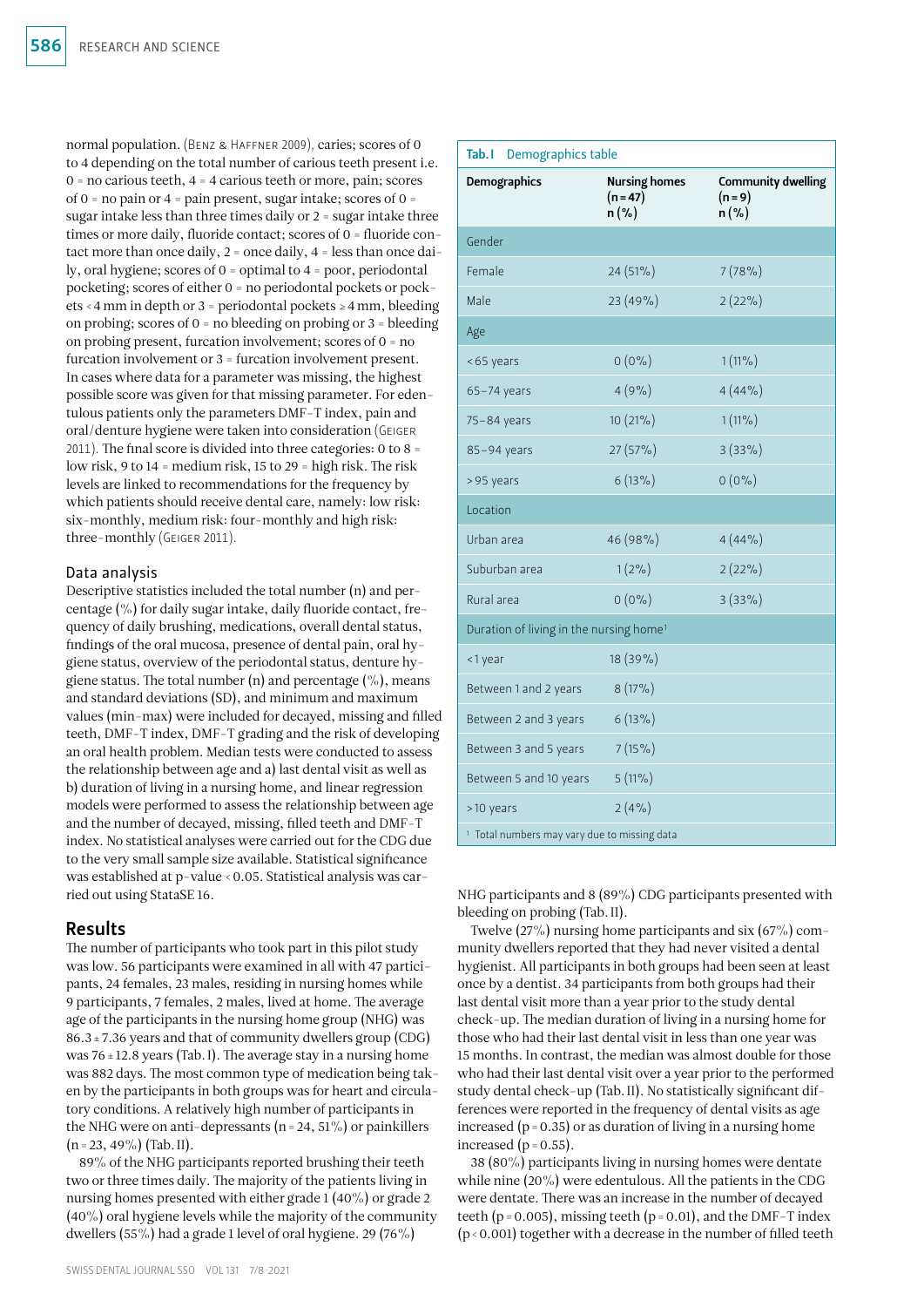| Tab. II Table of findings                               |                                                       |                                                     |                                                   |
|---------------------------------------------------------|-------------------------------------------------------|-----------------------------------------------------|---------------------------------------------------|
| Oral health behaviour                                   | <b>Nursing homes overall</b><br>$(n = 47)$<br>$n(\%)$ | <b>Nursing homes dentate</b><br>$(n=38)$<br>$n(\%)$ | <b>Community dwelling</b><br>$(n = 9)$<br>$n(\%)$ |
| Sugar intake <sup>1,2</sup>                             |                                                       |                                                     |                                                   |
| None                                                    | $5(14\%)$                                             | $4(13\%)$                                           | $1(14\%)$                                         |
| Once daily                                              | $11(30\%)$                                            | $8(26\%)$                                           | $4(57\%)$                                         |
| Twice daily                                             | $5(14\%)$                                             | $4(13\%)$                                           | 2(29%)                                            |
| At least three times daily                              | $16(22\%)$                                            | $15(48\%)$                                          | $0(0\%)$                                          |
| Contact with fluoride <sup>1,2</sup>                    |                                                       |                                                     |                                                   |
| Never                                                   | $2(6\%)$                                              | $0(0\%)$                                            | $0(0\%)$                                          |
| Once daily                                              | $5(16\%)$                                             | $3(12\%)$                                           | $4(57\%)$                                         |
| Twice daily                                             | 18 (56%)                                              | 15 (60%)                                            | $1(14\%)$                                         |
| Three times daily                                       | $7(22\%)$                                             | 7(28%)                                              | 2(29%)                                            |
| Frequency of daily brushing <sup>1</sup>                |                                                       |                                                     |                                                   |
| Never                                                   | $1(2\%)$                                              | $1(3\%)$                                            | $0(0\%)$                                          |
| Once daily                                              | 3(7%)                                                 | 3(8%)                                               | $4(57\%)$                                         |
| Twice daily                                             | 30 (67%)                                              | 22(61%)                                             | $1(14\%)$                                         |
| Three times daily                                       | $11(24\%)$                                            | $10(28\%)$                                          | 2(29%)                                            |
| Last visit to the dentist                               |                                                       |                                                     |                                                   |
| <1 month                                                | $1(2\%)$                                              | $1(3\%)$                                            | $2(22\%)$                                         |
| Between 6 months and 1 year                             | $17(38\%)$                                            | $17(47\%)$                                          | $1(11\%)$                                         |
| Between 1 and 3 years                                   | $12(27\%)$                                            | $9(25\%)$                                           | $5(55\%)$                                         |
| Between 3 and 5 years                                   | 2(4%)                                                 | $1(3\%)$                                            | $0(0\%)$                                          |
| >5 years                                                | $5(11\%)$                                             | $2(6\%)$                                            | $1(11\%)$                                         |
| Never visited the dentist                               | $0(0\%)$                                              | $0(0\%)$                                            | $0(0\%)$                                          |
| Don't know                                              | $8(18\%)$                                             | $6(17\%)$                                           | $0(0\%)$                                          |
| Last visit to the dental hygienist                      |                                                       |                                                     |                                                   |
| <1 month                                                | $1(2\%)$                                              | $1(3\%)$                                            | $1(11\%)$                                         |
| Between 6 months and 1 year                             | $7(16\%)$                                             | $7(20\%)$                                           | $1(11\%)$                                         |
| Between 1 and 3 years                                   | $9(21\%)$                                             | $8(25\%)$                                           | $1(11\%)$                                         |
| Between 3 and 5 years                                   | $1(2\%)$                                              | $1(3\%)$                                            | $0(0\%)$                                          |
| >5 years                                                | 3(7%)                                                 | 2(8%)                                               | $0(0\%)$                                          |
| Never visits the dental hygienist                       | $12(27\%)$                                            | $9(26\%)$                                           | 6(67%)                                            |
| Don't know                                              | $11(25\%)$                                            | $7(20\%)$                                           | $0(0\%)$                                          |
| <sup>1</sup> Total numbers may vary due to missing data |                                                       |                                                     |                                                   |

<sup>2</sup> Risk factors for risk calculation: Benz & Haffner 2009

<sup>3</sup> More than one answer per participant was allowed. Total percentage exceeds 100%.

<sup>4</sup> World Health Organization 2013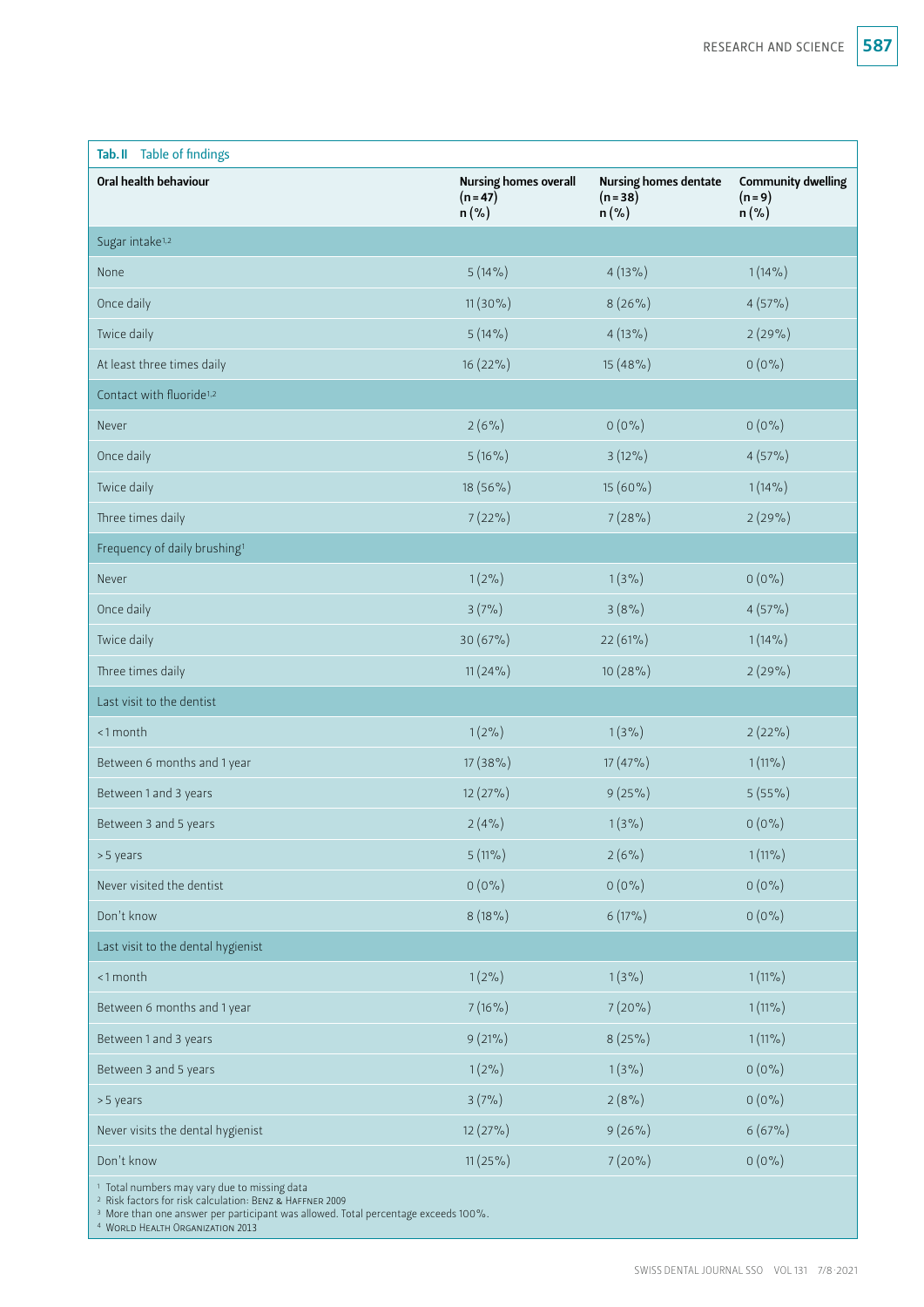| Tab. II Table of findings                                                                                                                                                                                                                                                      |                                                       |                                                     | continued                                         |
|--------------------------------------------------------------------------------------------------------------------------------------------------------------------------------------------------------------------------------------------------------------------------------|-------------------------------------------------------|-----------------------------------------------------|---------------------------------------------------|
| Oral health behaviour                                                                                                                                                                                                                                                          | <b>Nursing homes overall</b><br>$(n = 47)$<br>$n(\%)$ | <b>Nursing homes dentate</b><br>$(n=38)$<br>$n(\%)$ | <b>Community dwelling</b><br>$(n = 9)$<br>$n(\%)$ |
| <b>General health</b>                                                                                                                                                                                                                                                          |                                                       |                                                     |                                                   |
| Medications most relevant to dental care <sup>1,3</sup>                                                                                                                                                                                                                        |                                                       |                                                     |                                                   |
| Heart and circulation                                                                                                                                                                                                                                                          | 34 (72%)                                              | 25 (66%)                                            | $3(60\%)$                                         |
| Anticoagulants                                                                                                                                                                                                                                                                 | 27 (57%)                                              | 23 (61%)                                            | $2(40\%)$                                         |
| Antidepressants                                                                                                                                                                                                                                                                | 24 (51%)                                              | 19 (50%)                                            | $1(20\%)$                                         |
| Painkillers                                                                                                                                                                                                                                                                    | 23 (49%)                                              | 18 (47%)                                            | $2(40\%)$                                         |
| Other                                                                                                                                                                                                                                                                          | 34 (72%)                                              | 28 (74%)                                            | $2(40\%)$                                         |
| Intra-oral findings                                                                                                                                                                                                                                                            |                                                       |                                                     |                                                   |
| Dentate                                                                                                                                                                                                                                                                        | 38 (80%)                                              | 38 (100%)                                           | $9(100\%)$                                        |
| Fully edentulous                                                                                                                                                                                                                                                               | $9(20\%)$                                             | $0(0\%)$                                            | $0(0\%)$                                          |
| Oral mucosa <sup>1</sup>                                                                                                                                                                                                                                                       |                                                       |                                                     |                                                   |
| Ulceration                                                                                                                                                                                                                                                                     | $0(0\%)$                                              | $0(0\%)$                                            | $1(20\%)$                                         |
| Xerostomia                                                                                                                                                                                                                                                                     | $1(2\%)$                                              | $1(3\%)$                                            | $0(0\%)$                                          |
| Leukoplakia                                                                                                                                                                                                                                                                    | $1(2\%)$                                              | $1(3\%)$                                            | $0(0\%)$                                          |
| None                                                                                                                                                                                                                                                                           | 34 (83%)                                              | 27 (84%)                                            | $4(80\%)$                                         |
| Dental pain <sup>1,2</sup>                                                                                                                                                                                                                                                     |                                                       |                                                     |                                                   |
| Presence of dental pain                                                                                                                                                                                                                                                        | 2(4%)                                                 | 2(5%)                                               | $0(0\%)$                                          |
| Oral hygiene (highest measured value per person) <sup>1,2,4</sup>                                                                                                                                                                                                              |                                                       |                                                     |                                                   |
| No plaque/calculus                                                                                                                                                                                                                                                             | 3(8%)                                                 | 3(9%)                                               | $1(11\%)$                                         |
| Grade 1: up to 1/3 of tooth surface covered by plaque                                                                                                                                                                                                                          | 15 (40%)                                              | 14 (40%)                                            | $5(55\%)$                                         |
| Grade 2: between 1/3 and 2/3 of tooth surface covered by plaque                                                                                                                                                                                                                | $15(40\%)$                                            | $14(40\%)$                                          | $1(11\%)$                                         |
| Grade 3: more than 2/3 of tooth surface covered by plaque                                                                                                                                                                                                                      | $5(13\%)$                                             | $4(11\%)$                                           | $2(22\%)$                                         |
| Overview of the periodontal status <sup>1,2</sup>                                                                                                                                                                                                                              |                                                       |                                                     |                                                   |
| Bleeding on probing                                                                                                                                                                                                                                                            | 29 (63%)                                              | 29 (76%)                                            | 8(89%)                                            |
| At least one tooth with a pocket depth $\geq 4$ mm                                                                                                                                                                                                                             | $9(20\%)$                                             | $9(24\%)$                                           | 4(44%                                             |
| At least one tooth with furcation involvement                                                                                                                                                                                                                                  | $6(13\%)$                                             | $6(16\%)$                                           | $3(33\%)$                                         |
| Hygiene of prostheses (highest measured value per person) <sup>1</sup>                                                                                                                                                                                                         |                                                       |                                                     |                                                   |
| No plaque                                                                                                                                                                                                                                                                      | $6(18\%)$                                             | $3(12\%)$                                           | $1(25\%)$                                         |
| Grade 1: up to 1/3 of denture surface covered by plaque                                                                                                                                                                                                                        | 19 (58%)                                              | $17(68\%)$                                          | $1(25\%)$                                         |
| Grade 2: between 1/3 and 2/3 of denture surface covered by plaque                                                                                                                                                                                                              | $6(18\%)$                                             | $3(12\%)$                                           | $1(25\%)$                                         |
| Grade 3: more than 2/3 of denture surface covered by plaque                                                                                                                                                                                                                    | $2(6\%)$                                              | 2(8%                                                | $1(25\%)$                                         |
| <sup>1</sup> Total numbers may vary due to missing data<br><sup>2</sup> Risk factors for risk calculation: BENZ & HAFFNER 2009<br><sup>3</sup> More than one answer per participant was allowed. Total percentage exceeds 100%.<br><sup>4</sup> WORLD HEALTH ORGANIZATION 2013 |                                                       |                                                     |                                                   |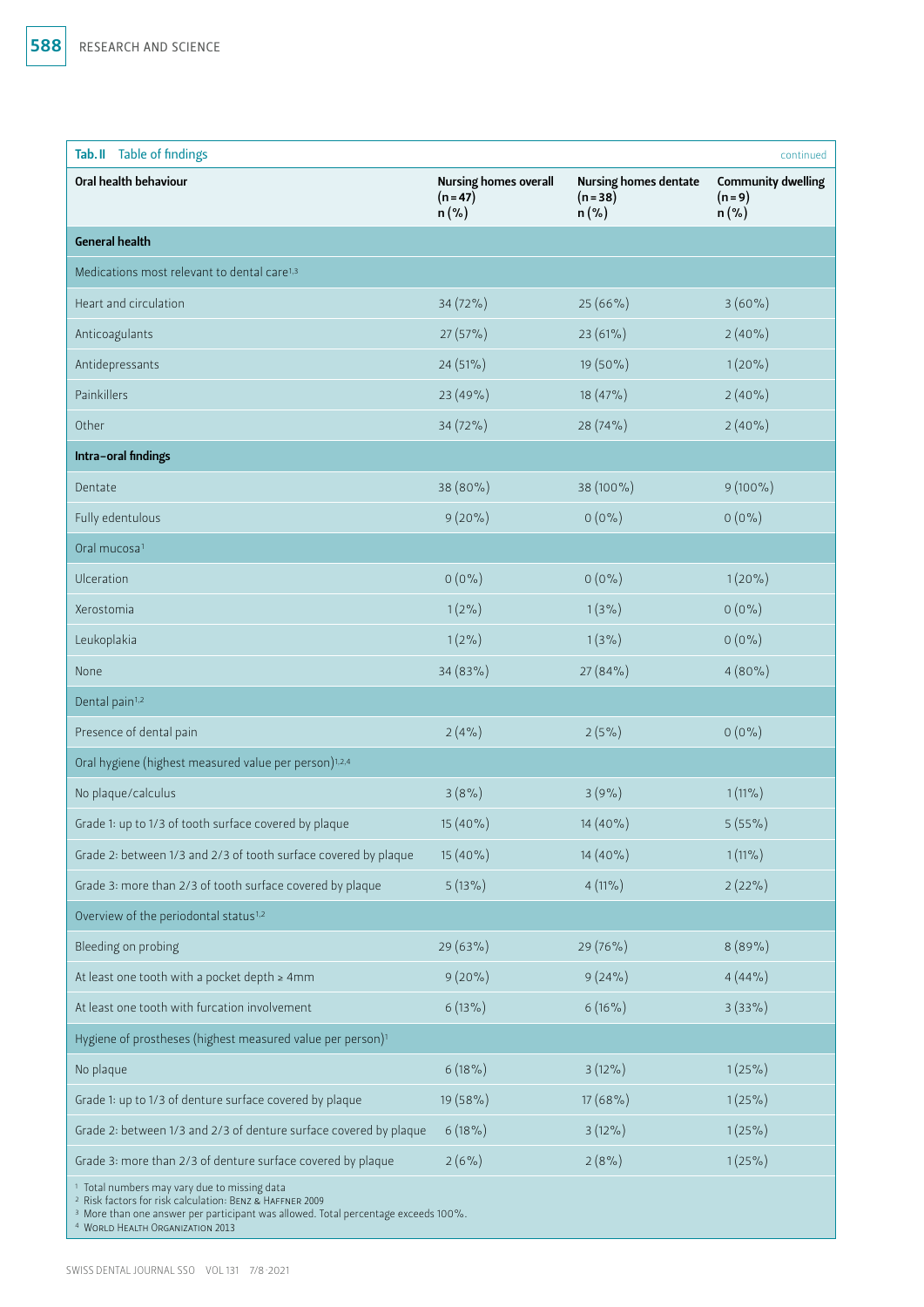

Fig.1 a) Decayed teeth vs age (p = 0.005); b) Filled teeth vs age (p = 0.02); c) Missing teeth vs age (p = 0.01); d) DMF-T index vs age (p < 0.001)

 $(p=0.02)$  as age increased (Fig. 1a, b, c, d) with these findings being statistically significant. After the calculation of the risk profile using the Teamwerk index 18 (49%) participants in the NHG who were dentate and 6 (67%) participants from the CDG had a medium risk of developing dental problems (Tab.III).

## **Discussion**

The objective of this pilot study was to provide data on the oral health behaviour and the present oral health status of care-dependent elderly people in the rural canton of Uri. We fail to reject the null hypothesis for the first aim, i.e. the frequency of dental attendance is not dependent on a) age b) the duration of living in a nursing home while the second null hypothesis, i.e. that there is no difference in the DMFT-index as age increases, has been rejected. The results of this pilot study give a first insight into the oral health status of care-dependent elderly people in the rural canton of Uri. The sample size was small, especially for the community dwellers, thus making it difficult to generalize the findings to the general population. During the course of the study considerable efforts were made to obtain as many participants as possible. This proved to be very difficult especially among the community dwellers. Studies have reported on the difficulties that are at times encountered when recruiting elderly community dwellers (Wu et al. 2010; Kammerer et al. 2019). Four dental examiners carried out the dental examinations at different times during the study period, making inter-observer variability a limitation of the study, especially in the detection of caries and the

grading of oral and denture hygiene. Two indices, the DMF-T and the Teamwerk index were used as outcome measures, adding to the strength of this study. The DMF-T index is a well-established measure of the lifetime accumulation of dental caries experience (Velasco-Ortega et al. 2013). However, it has its limitations as the index gives equal weight to missing, decayed and well-restored teeth and it doesn't take into account teeth lost for reasons other than caries, such as periodontal disease (Lo 2019). The Teamwerk index on the other hand takes into account parameters that cover oral health behaviour, dental caries and periodontal status.

Several studies have reported scenarios of inadequate oral hygiene for patients in nursing homes (CHALMERS ET AL. 2002; STUBBS & RIORDAN 2002; BRÄNDLI-HOLZER 2012), with bleeding on probing being a common finding in dependent elderly patients (Geiger 2011; Jordan & Micheelis 2016). Studies have reported ranges of 33% to 75% of patients having at least one periodontal pocket that was 4 mm or deeper (GEIGER 2011; MATTHEWS ET AL. 2012; JORDAN & MICHEELIS 2016). Periodontal disease is a common chronic oral inflammatory disease that is often found in older adults (Boehm & Scannapieco 2007). In the present study, the oral hygiene status does not correspond to the reported frequency of daily tooth brushing. It is not known whether tooth brushing and/or denture cleaning was done solely by the patients, whether they received assistance or whether it was done completely by the caregivers. The findings indicate that more attention needs be given to oral hygiene by either helping the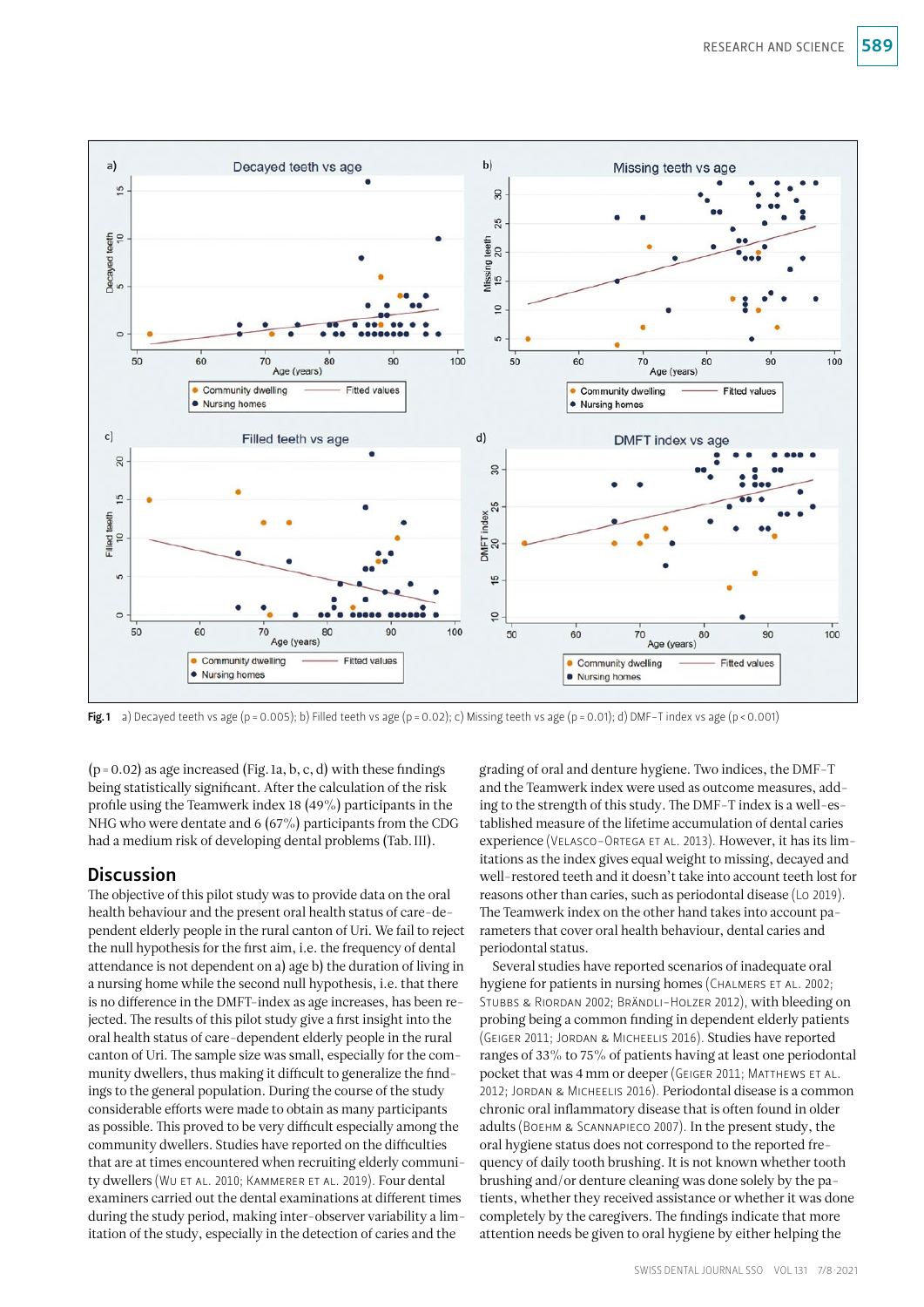| Tab. III Dental status                                                                                                      |                                              |               |           |                                              |               |           |                                      |               |           |
|-----------------------------------------------------------------------------------------------------------------------------|----------------------------------------------|---------------|-----------|----------------------------------------------|---------------|-----------|--------------------------------------|---------------|-----------|
| DMF-T and risk profile                                                                                                      | <b>Nursing homes overall</b><br>$(n=46)^{1}$ |               |           | <b>Nursing homes dentate</b><br>$(n=37)^{1}$ |               |           | <b>Community dwellers</b><br>$(n=9)$ |               |           |
|                                                                                                                             | n<br>$(\% )$                                 | Mean<br>(SD)  | Min-Max   | n<br>$(\% )$                                 | Mean<br>(SD)  | Min-Max   | n<br>(% )                            | Mean<br>(SD)  | Min-Max   |
| Decayed teeth (DT)                                                                                                          | 24<br>$(52\%)$                               | 1.6<br>(3.0)  | $0 - 16$  | 24<br>$(65\%)$                               | 2.0<br>(3.2)  | $0 - 16$  | 5<br>$(56\%)$                        | 1.4<br>(2.1)  | $0 - 6$   |
| - Presence of decay<br>in roots <sup>1</sup>                                                                                | 18<br>(44% )                                 | 1.6<br>(3.2)  | $0 - 16$  | 18<br>$(56\%)$                               | 2.1<br>(3.5)  | $0 - 16$  | $\mathsf{3}$<br>$(33\%)$             | 0.8<br>(1.6)  | $0 - 5$   |
| Missing teeth (MT)                                                                                                          | 46<br>$(100\%)$                              | 22.7<br>(7.5) | $5 - 32$  | 37<br>$(100\%)$                              | 20.8<br>(7.0) | $5 - 31$  | 9<br>$(100\%)$                       | 10.7<br>(6.1) | $4 - 21$  |
| Filled teeth (FT)                                                                                                           | 26<br>$(57\%)$                               | 3<br>(4.4)    | $0 - 21$  | 26<br>$(70\%)$                               | 3.7<br>(4.6)  | $0 - 21$  | 7<br>(78%)                           | 8.1<br>(6.4)  | $0 - 16$  |
| - Presence of fillings<br>in roots <sup>1</sup>                                                                             | 20<br>(49%                                   | 2.3<br>(3.7)  | $0 - 15$  | 20<br>$(63\%)$                               | 2.9<br>(3.9)  | $0 - 15$  | $\mathbf{1}$<br>$(11\%)$             | 0.1<br>(0.3)  | $0 - 1$   |
| DMF-T<br>(decayed, missing, filled<br>teeth index)                                                                          |                                              | 27.4<br>(4.6) | $10 - 32$ |                                              | 26.5<br>(4.6) | $10 - 32$ |                                      | 20.2<br>(3.9) | $14 - 28$ |
| DMF-T grading <sup>2</sup>                                                                                                  |                                              |               |           |                                              |               |           |                                      |               |           |
| Low (DMF-T $0-22$ )                                                                                                         | 6<br>$(13\%)$                                |               |           | 6<br>$(16\%)$                                |               |           | 6<br>(67%)                           |               |           |
| Medium (DMF-T 23-24)                                                                                                        | 5<br>$(11\%)$                                |               |           | 5<br>$(14\%)$                                |               |           | $\mathbf{1}$<br>$(11\%)$             |               |           |
| High (DMF-T $\ge$ 25)                                                                                                       | 35<br>(76%)                                  |               |           | 26<br>$(70\%)$                               |               |           | $\overline{2}$<br>$(22\%)$           |               |           |
| Risk of developing a dental problem <sup>1,2</sup>                                                                          |                                              |               |           |                                              |               |           |                                      |               |           |
| Low (score $0-8$ )                                                                                                          | 20<br>$(43\%)$                               |               |           | 11<br>$(30\%)$                               |               |           | $\overline{2}$<br>$(22\%)$           |               |           |
| Medium (score 9-14)                                                                                                         | 18<br>(39%)                                  |               |           | 18<br>(49%                                   |               |           | 6<br>(67%)                           |               |           |
| High (score 15-29)                                                                                                          | 8<br>$(17\%)$                                |               |           | 8<br>$(22\%)$                                |               |           | $\mathbf{1}$<br>$(11\%)$             |               |           |
| <sup>1</sup> Participants with missing data excluded<br><sup>2</sup> Risk factors for risk calculation: BENZ & HAFFNER 2009 |                                              |               |           |                                              |               |           |                                      |               |           |

patients more with their daily brushing and/or to provide more training to the carers.

The Swiss health survey reported a reduction in frequency in dental visits as one gets older (SCHNEIDER ET AL. 2019). A study in Nova Scotia, Canada, reported that almost 75% (n=313) of the participants residing in nursing homes hadn't had a dental visit in twelve months (Matthews et al. 2012), while another study in France reported that there was a discrepancy between dental visits among community dwellers (n=9,962) and institutionalized elderly patients ( $n=4,167$ ) (MAILLE ET AL. 2017). The present study did not report significant differences in dental attendance as age increased or as duration of living in a nursing home increased. Furthermore, it did not draw comparisons between the two groups due to the difference in the sample sizes. The overall sample size of the study (56 participants) was small, thus additional research with higher statistical power is recommended to further analyse the association between the frequency of dental attendance and a) aging as well as b) the duration of living in a nursing home.

The Swiss health survey reported that 6.5% of the people aged 65–74 years were edentulous with the figures increasing to 15% for persons aged 85 years and over (SCHNEIDER ET AL. 2017). The present study reported that 20% of the participants in the NHG were fully edentulous. Studies have reported rates of edentulism among the elderly in nursing homes or geriatric hospitals of 20% (BRÄNDLI-HOLZER 2012), 41% (MATTHEWS ET AL. 2012), 52% (Glauser-Popaj 2009; Katsoulis et al. 2012) and 66% (Chalmers et al. 2002). The present study reported that there was an increase in the number of decayed ( $p = 0.005$ ) and missing teeth  $(p=0.01)$ , a decrease in the number of filled teeth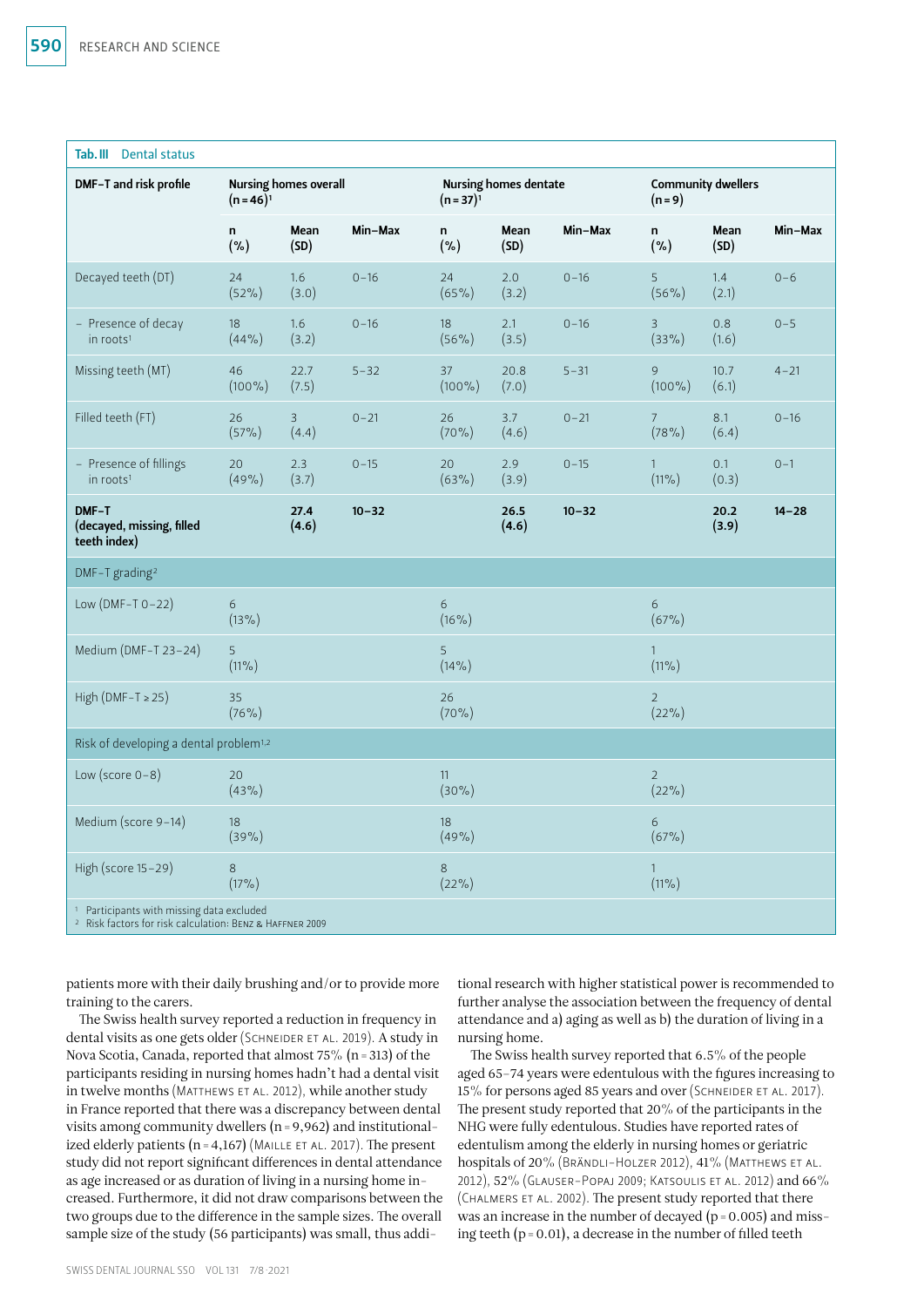| Tab.IV Studies showing the different dental status of dependent elderly people in nursing homes (overall)<br>and nursing homes (dentate) |      |             |             |                |                                  |                        |                |           |                |       |
|------------------------------------------------------------------------------------------------------------------------------------------|------|-------------|-------------|----------------|----------------------------------|------------------------|----------------|-----------|----------------|-------|
| <b>First author</b>                                                                                                                      | Year | Country     | Region      | Sample<br>size | <b>Min Max</b><br>age<br>(years) | Mean<br>age<br>(years) | <b>DT</b>      | <b>MT</b> | <b>FT</b>      | DMF-T |
| a) Nursing home residents overall                                                                                                        |      |             |             |                |                                  |                        |                |           |                |       |
| Present study                                                                                                                            | 2020 | Switzerland | Uri         | 46             | $66 - 97$                        | 86                     | $\overline{2}$ | 23        | 3              | 27.4  |
| Vidzis A.                                                                                                                                | 2011 | Latvia      | Riga        | 349            | $60 - 72$                        | <b>NA</b>              | <b>NA</b>      | 24        | <b>NA</b>      | 27.6  |
| Petelin M.                                                                                                                               | 2010 | Slovenia    | nationwide  | 296            | $65 - 99$                        | 80                     | $\overline{4}$ | 25        | $\overline{2}$ | 30.8  |
| Laass M.                                                                                                                                 | 2010 | Switzerland | Zurich      | 457            | $29 - 99$                        | 83                     | <b>NA</b>      | 17        | <b>NA</b>      | 27.2  |
| b) Nursing home residents dentate                                                                                                        |      |             |             |                |                                  |                        |                |           |                |       |
| Present study                                                                                                                            | 2020 | Switzerland | Uri         | 46             | $66 - 97$                        | 86                     | $\overline{2}$ | 21        | $\overline{4}$ | 26.5  |
| Matthews DC.                                                                                                                             | 2012 | Canada      | Nova Scotia | 198            | $45 - 104$                       | 80                     | $\mathbf{1}$   | 20        | 5              | 23.6  |
| Brändli-Holzer B.                                                                                                                        | 2012 | Switzerland | Zurich      | 144            | $50 - 105$                       | 82                     | $\mathbf{1}$   | 17        | 9              | 26.8  |
| Glauser-Popaj L.                                                                                                                         | 2009 | Switzerland | Zurich      | 130            | $45 - 101$                       | 85                     | 3              | 22        | 5              | 29.1  |
| Chalmers JM.                                                                                                                             | 2002 | Australia   | Adelaide    | 76             | <b>NA</b>                        | 83                     | $\mathbf{1}$   | 19        | $\overline{4}$ | 23.7  |
| DT, FT, MT, DMF-T represent the mean number of decayed, missing and filled teeth together with the mean DMF-T index.                     |      |             |             |                |                                  |                        |                |           |                |       |

Tab.IV Studies showing the different dental status of dependent elderly people in nursing homes (overall)

 $(p=0.02)$  and an increase in the DMF-T index  $(p < 0.001)$  as age increased. A high prevalence of dental caries was found in both groups (NHG =  $65\%$ , CDG =  $55\%$ ), with  $56\%$  of the NHG participants presenting with root caries (average = 2.1 teeth). Studies of elderly patients in nursing homes have reported the presence of root caries in 37% (Brändli-Holzer 2012) (mean = 2.5 teeth), 44% (mean = 1.3 teeth) (MATTHEWS ET AL. 2012) and 77% (mean = 1.4 teeth) (STUBBS & RIORDAN 2002) of the patients examined. Worldwide studies have demonstrated that overall, elderly people who are care-dependent tend to have poor oral health, with reported DMF-T findings ranging from 23.6 to 30.8 (Chalmers et al. 2002; Glauser-Popaj 2009; Vidzis et al. 2011; Brändli-Holzer 2012; Matthews et al. 2012; Petelin et al. 2012) (Tab.IV a, b). Studies in Switzerland have reported average DMF-T findings ranging between 26.8 (BRÄNDLI-HOLZER 2012) and 29.1 (GLAUSer-Popaj 2009). The present study reported DMF-T findings that fall within these ranges (Tab.IV a, b).

After taking into account the nine risk parameters as proposed by the Teamwerk index, 22% of the dentate patients in the nursing homes were at a high risk of developing oral health problems while the majority of the patients had a medium risk. On the other hand, most of the community dwellers had a medium risk of developing dental problems even though most of them had a low DMF-T index. Recommendations for the frequency of dental visits were based on the Teamwerk index depending on whether the patient had a high, medium or low risk of developing dental problems, with three-, fouror six-monthly visits being recommended, respectively. The Teamwerk study also noticed that following the initial phase of the project, patients who received four- to six-monthly visits were often found to be worse off than the high-risk patients, thus it was recommended that all patients should be seen every three months (Geiger 2011). The frequency of dental

visits should be tailored according to the needs of the patients, with the oral health status monitored at every visit and the frequency of dental visits modified accordingly. Most of the patients in the community were referred for dental treatment by the caregivers of the community domiciliary care services "Spitex", highlighting the key role played by collaboration between the caregivers, both in nursing homes and in the community, in enabling the elderly to receive dental care (Chalmers et al. 2001). Through good organisation between the different stakeholders, dental care to the patients both in nursing homes and the community could be organised through mobile dental services, as demonstrated during the course of this study. The training of the caregivers, both formal and informal, in the oral hygiene maintenance of the care-dependent elderly patients, would also ensure an increase in the number of care providers that will be able to address the basic dental needs of these elderly patients.

Our pilot study in rural Switzerland provides first results of the oral health status in dependent elderly people, even though the sample size was small. As people age, oral health deteriorates. More attention should be given to oral hygiene maintenance and more regular dental visits, to ensure a better oral health status in dependent elderly people.

#### Acknowledgements

We would like to thank the nursing homes in the canton of Uri, together with Spitex Uri and the patients who participated in the study. This article is based on a revised version of the Masters' thesis "The provision of mobile dental services to the dependent elderly in Switzerland" submitted to the Faculty of Humanities and Social Sciences at the University of Lucerne, in 2020. The thesis was prepared by Roberta Borg-Bartolo under the supervision of Prof.Armin Gemperli and Dr Stefan Essig.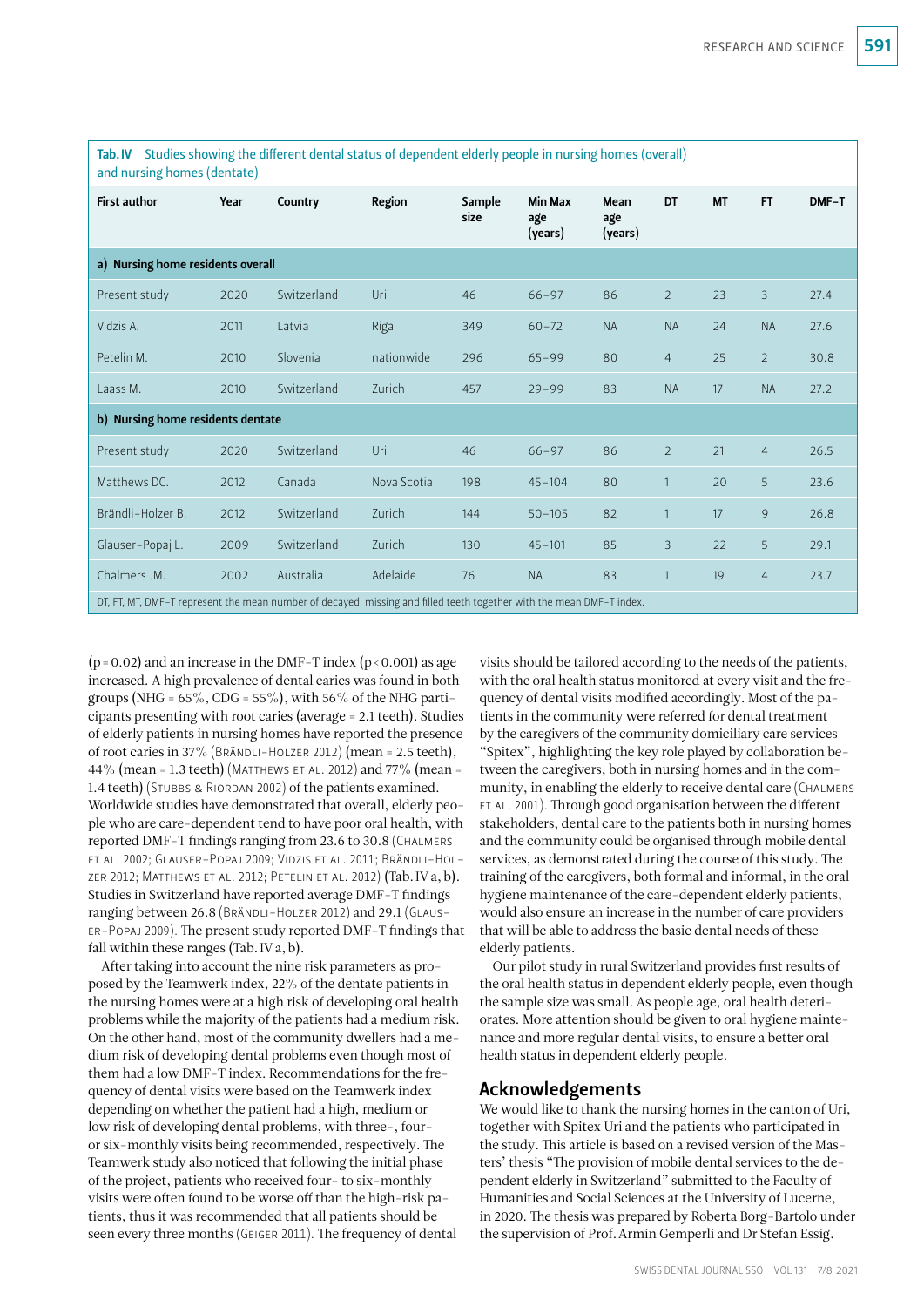# Zusammenfassung

#### Einleitung

Ziel unserer Studie war es, das zahnärztliche Verhalten und den oralen Gesundheitszustand der pflegebedürftigen älteren Menschen im Kanton Uri zu beurteilen. Die Studie wollte bestimmen, ob das Alter und die Dauer im Pflegeheim mit Zahnarztbesuchen zusammenhängt, ob das Alter mit dem DMF-T-Index zusammenhängt, und wie hoch das Risiko für die Entwicklung oraler Gesundheitsprobleme ist.

#### Material und Methoden

Im Rahmen mobiler zahnärztlicher Dienstleistungen bot die Pilotstudie Pflegeheimbewohner/innen und Senior/innen mit häuslicher Pflege eine zahnmedizinische Beratung und Untersuchung. Informationen zu Geschlecht und Alter, Anamnese, Schmerzen und zahnärztlichem Verhalten wurden mittels eines Fragebogens gesammelt. In einer zahnärztlichen Untersuchung wurden Daten zum oralen Gesundheitszustand erhoben. Als Auswertungsmethoden wurden Mediantests, lineare Regressionen und deskriptive Statistik verwendet.

#### Resultate

Es fanden sich nur wenige Teilnehmer/innen. Insgesamt wurden 56 Patient/innen untersucht, wovon 47 (24 Frauen, 23 Männer, Durchschnittsalter 86,3±7,36 Jahre) in Pflegeheimen und 9 zu Hause (7 Frauen, 2 Männer, 76±12,8 Jahre) wohnten. Es wurden keine signifikanten Unterschiede zwischen der Häufigkeit von Zahnarztbesuchen und Alter (p=0,3) und der Dauer im Pflegeheim (p=0,5) gefunden. Die Anzahl Zähne mit Karies (p=0,005), fehlende Zähne (p=0,01) und der DMF-T-Index (Durchschnitt im Pflegeheim = 26,5, zu Hause = 20.2, p<0,001) nahm mit dem Alter zu, während die Anzahl Zähne mit Füllungen abnahm (p=0,02). Bei der Berechnung des Teamwerk-Index, der das orale Gesundheitsverhalten, Karies und Parodontalstatus berücksichtigt, hatte die Mehrheit der Patient/innen in beiden Gruppen ein mittleres Risiko, Mundgesundheitsprobleme zu entwickeln.

#### Diskussion

Unsere Pilotstudie in der ländlichen Schweiz zeigt erste Ergebnisse zum oralen Gesundheitszustand in pflegebedürftigen älteren Menschen, trotz weniger Teilnehmer/innen. Mit dem Alter nimmt die orale Gesundheit ab. Mehr Aufmerksamkeit sollte auf die Mundhygiene und regelmässige Zahnarztbesuche gelegt werden, um den oralen Gesundheitszustand in pflegebedürftigen älteren Menschen zu verbessern.

# Résumé

#### Introduction

L'objectif de notre étude était d'évaluer le comportement dentaire et l'état de santé bucco-dentaire des personnes âgées nécessitant des soins dans le canton d'Uri. L'étude visait à déterminer si l'âge et la durée de séjour dans une maison de retraite sont liés aux visites dentaires, si l'âge est lié à l'indice DMF-T, et quel est le risque de développement de problèmes de santé bucco-dentaire.

#### Matériel et méthodes

Dans le cadre des services dentaires mobiles, l'étude-pilote a proposé des consultations et des examens dentaires aux résidents des maisons de retraite et aux personnes âgées bénéficiant de soins à domicile. Des informations sur le sexe et l'âge, l'anamnèse, la douleur et le comportement dentaire ont été recueillies au moyen d'un questionnaire. Lors d'un examen dentaire, des données sur l'état de santé bucco-dentaire ont été recueillies. Des régressions linéaires et des statistiques descriptives ont été utilisées comme méthodes d'évaluation.

#### Résultats

Il n'y avait que quelques participants. Au total, 56 patients ont été examinés, dont 47 (24 femmes, 23 hommes, âge moyen 86,3±7,36 ans) vivaient dans des maisons de repos et 9 à domicile (sept femmes, deux hommes, 76±12,8 ans). Aucune différence significative n'a été constatée entre la fréquence des visites dentaires et l'âge (p=0,3) et la durée dans les maisons de retraite (p=0,5). Le nombre de dents cariées (p=0,005), de dents manquantes (p=0,01) et l'indice DMF-T (moyenne à la maison de retraite = 26,5, à la maison = 20,2, p < 0,001) augmentent avec l'âge, tandis que le nombre de dents obturées diminue (p=0,02). Lors du calcul de l'«indice de Teamwerk», qui tient compte du comportement en matière de santé bucco-dentaire, des caries et de l'état parodontal, la majorité des patients des deux groupes présentaient un risque moyen de développer des problèmes de santé bucco-dentaire.

#### Discussion

Notre étude-pilote dans la Suisse rurale montre les premiers résultats sur l'état de santé bucco-dentaire des personnes âgées nécessitant des soins. La santé bucco-dentaire diminue avec l'âge. Une plus grande attention devrait être accordée à l'hygiène bucco-dentaire et à des visites régulières chez le dentiste afin d'améliorer la santé bucco-dentaire des personnes âgées ayant besoin de soins.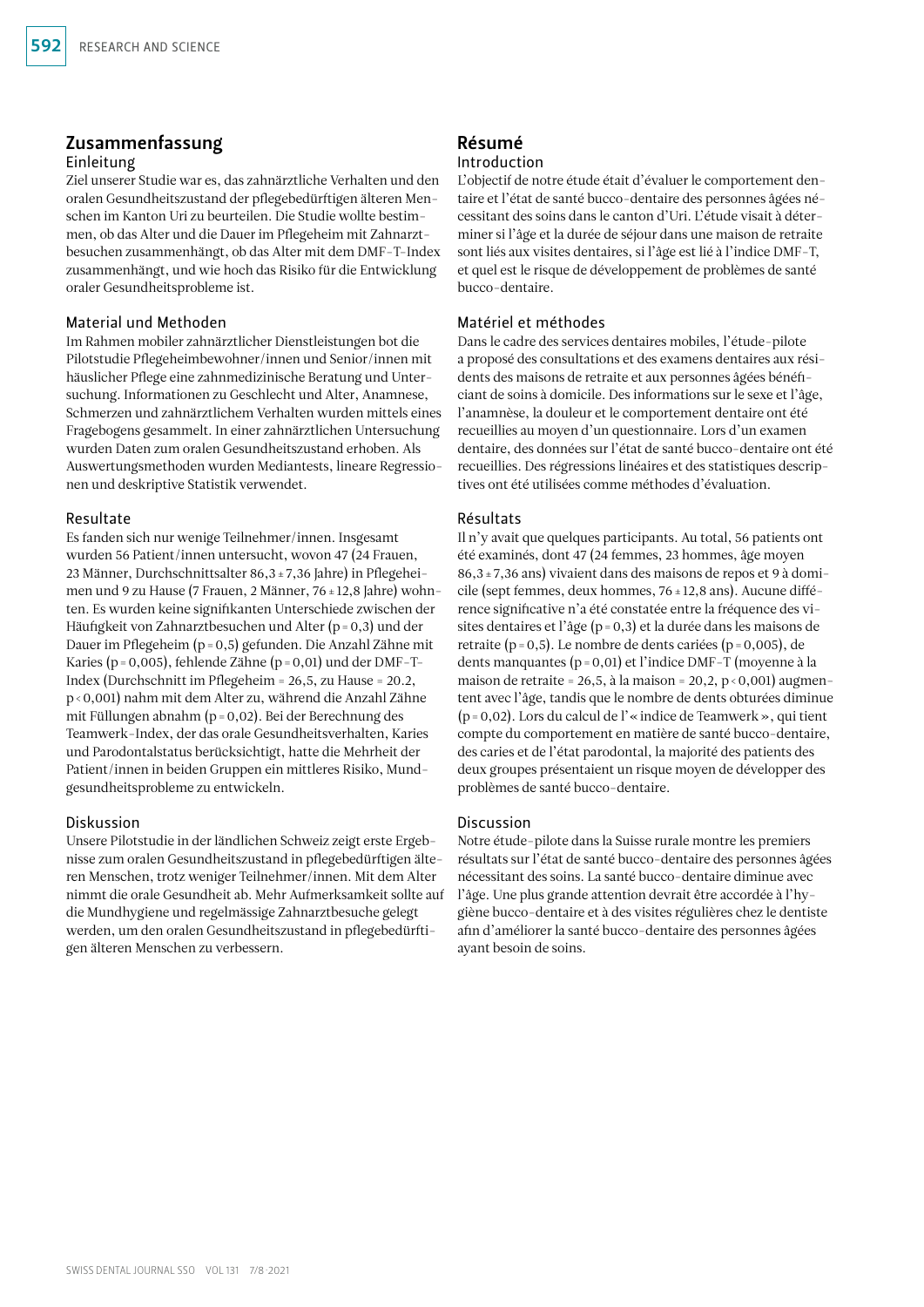# References

- Association of State and Territorial Dental Directors: Mobile-Portable Dental Manual. Reno, NV: Association of State and Territorial Dental Directors (2007) [www.mobile-portabledentalmanu](http://www.mobile-portabledentalmanual.com)[al.com](http://www.mobile-portabledentalmanual.com)
- BENZ C, HAFFNER C: Zahnmedizin in der Pflege das Teamwerk Projekt. Institut der Deutschen Zahnärzte, Köln (2009)
- Boehm T K, Scannapieco F A: The Epidemiology, Consequences and Management of Periodontal Disease in Older Adults. J Am Dent Assoc 138: S26–S33 (2007)
- Borg-Bartolo R, Amberg H, Bieri O, Schirrmann E, Essig S: The provision of mobile dental services to dependent elderly people in Switzerland. Gerodontology 37(4): 395–410 (2020)
- BRÄNDLI-HOLZER B: Orale Gesundheit und Mundhygiene von neueingetretenen Bewohnern eines Pflegezentrums der Stadt Zürich. University of Zurich, Faculty of Medicine (2012)
- Chalmers J M, Hodge C, Fuss J M, Spencer A J, Car-TER K D: The Prevalence and Experience of Oral Diseases in Adelaide Nursing Home Residents. Aust Dent J 47: 123–130 (2002)
- Chalmers J M, Hodge C, Fuss J M, Spencer A J, Car-TER K D, MATHEW R: Opinions of Dentists and Directors of Nursing Concerning Dental Care Provision for Adelaide Nursing Homes. Aust Dent J 46: 277–283 (2001)
- di Bella E, Krejci I, Ardu S, Leporatti L, Montefiori M: What should we expect from Switzerland's compulsory dental insurance reform? BMC Health Serv Res 18: 272 (2018)
- Frencken J E, Peters M C, Manton D J, Leal S C, GORDAN V V, EDEN E: Minimal intervention dentistry for managing dental caries – a review. Int Dent J 62: 223–243 (2012)
- Geiger S: Teamwerk Zahnmedizin für Menschen mit Behinderungen. Die Mundgesundheit und deren Beeinflussung durch regelmäßige zahnmedizinische Betreuung institutionalisierter Senioren im Großraum München. Ludwig Maximilian University of Munich (2011)
- Glauser-Popaj L: Orale Gesundheit und Mundhygiene von Bewohnern zweier Pflegeheime der Stadt Zürich. University of Zurich, Faculty of Medicine (2009)
- Grönbeck-Linden I, Hägglin C, Petersson A, Linan-DER P O, GAHNBERG L: Discontinued dental attendance among elderly people in Sweden. J Int Soc Prev Community Dent 6: 224–229 (2016)
- Hoeksema A R, Peters L L, Raghoebar G M, Meijer H J A, Vissink A, Visser A: Oral health status and need for oral care of care-dependent indwelling elderly: from admission to death. Clin Oral Investig 21: 2189–2196 (2017)
- Jordan A, Micheelis W: Fünfte Deutsche Mundge-sundheitsstudie Gesamtbearbeitung. Institut der Deutschen Zahnärzte, Köln (2016)
- Kammerer K, Falk K, Herzog A, Fuchs J: How to reach 'hard-to-reach' older people for research: The TIBaR model of recruitment. Survey Methods: Insights from the Field (2019) Retrieved from <https://surveyinsights.org/?p=11822>
- Katsoulis J, Schimmel M, Avrampou M, Stuck A E, MERICSKE-STERN R: Oral and general health status in patients treated in a dental consultation clinic of a geriatric ward in Bern, Switzerland. Gerodontology 29: e602–e610 (2012)
- Lo E: Epidemiology: The DMF Index Caries Process and Prevention Strategies: Epidemiology (2019) [www.dentalcare.com/en-us/professional](http://www.dentalcare.com/en-us/professional-education/ce-courses/ce368/epidemiology-the-dmf-index)[education/ce-courses/ce368/epidemiology](http://www.dentalcare.com/en-us/professional-education/ce-courses/ce368/epidemiology-the-dmf-index)[the-dmf-index](http://www.dentalcare.com/en-us/professional-education/ce-courses/ce368/epidemiology-the-dmf-index)
- Maille G, Saliba-Serre B, Ferrandez A M, RUQUET M: Use of care and the oral health status of people aged 60 years and older in France: results from the National Health and Disability Survey. Clin Interv Aging 12: 1159–1166 (2017)
- Matthews D, Clovis J, Smith Brillant M, Filiaggi M, Mcnally M, Kotzer R, Lawrence H: Oral Health Status of Long-Term Care Residents—A Vulnerable Population. J Can Dent Assoc 78: C3 (2012)
- Niesten D, Witter D J, Bronkhorst E M, Creugers N H J: Oral health care behavior and frailty-related factors in a care-dependent older population. J Dent 61: 39–47 (2017)
- PETELIN M, COTIČ J, PERKIČ K, PAVLIČ A: Oral health of the elderly living in residential homes in Slovenia. Gerodontology 29: e447–e457 (2012)
- SCHNEIDER C, ZEMP E, ZITZMANN N: Oral health improvements in Switzerland over 20 years. Eur J Oral Sci 125: 55–62 (2017)
- Schneider C, Zemp E, Zitzmann N U: Dental care behaviour in Switzerland. Swiss Dent J 129: 466–478 (2019)
- STUBBS C, RIORDAN P J: Dental screening of older adults living in residential aged care facilities in Perth. Aust Dent J 47: 321–326 (2002)
- Velasco-Ortega E, Segura-Egea J J, Córdoba-Arenas S, Jiménez-Guerra A, Monsalve-Guil L, López-López J: A comparison of the dental status and treatment needs of older adults with and without chronic mental illness in Sevilla, Spain. Med Oral Patol Oral Cir Bucal 18: e71-e75 (2013)
- Vidzis A, Cema I, Krasta I, Brinkmane A, Kalnins I: Evaluation of oral health status of retirementage population in Latvia. Stomatologija 13: 68–72 (2011)
- WORLD HEALTH ORGANIZATION: Oral health surveys: basic methods. 5th edition, World Health Organization, Geneva (2013)
- Wu B, Goedereis E A, Crout R J, Plassman B L, DiNapoli E A, McNeil D W, Wiener M, Boone M L, Wiener R C, Kao E, Bai L: Recruitment of rural and cognitively impaired older adults for dental research. Spec Care Dentist 30(5): 193–199 (2010)
- Wu B, Plassman B L, Liang J, Wei L: Cognitive Function and Dental Care Utilization Among Community-Dwelling Older Adults. Am J Public Health 97(12): 2216–2221 (2007)
- Yoon M N, Ickert, C, Slaughter S E, Lengyel C, Car-rier N, Keller H: Oral health status of long-term care residents in Canada: Results of a national cross-sectional study. Gerodontology 35: 359–364 (2018)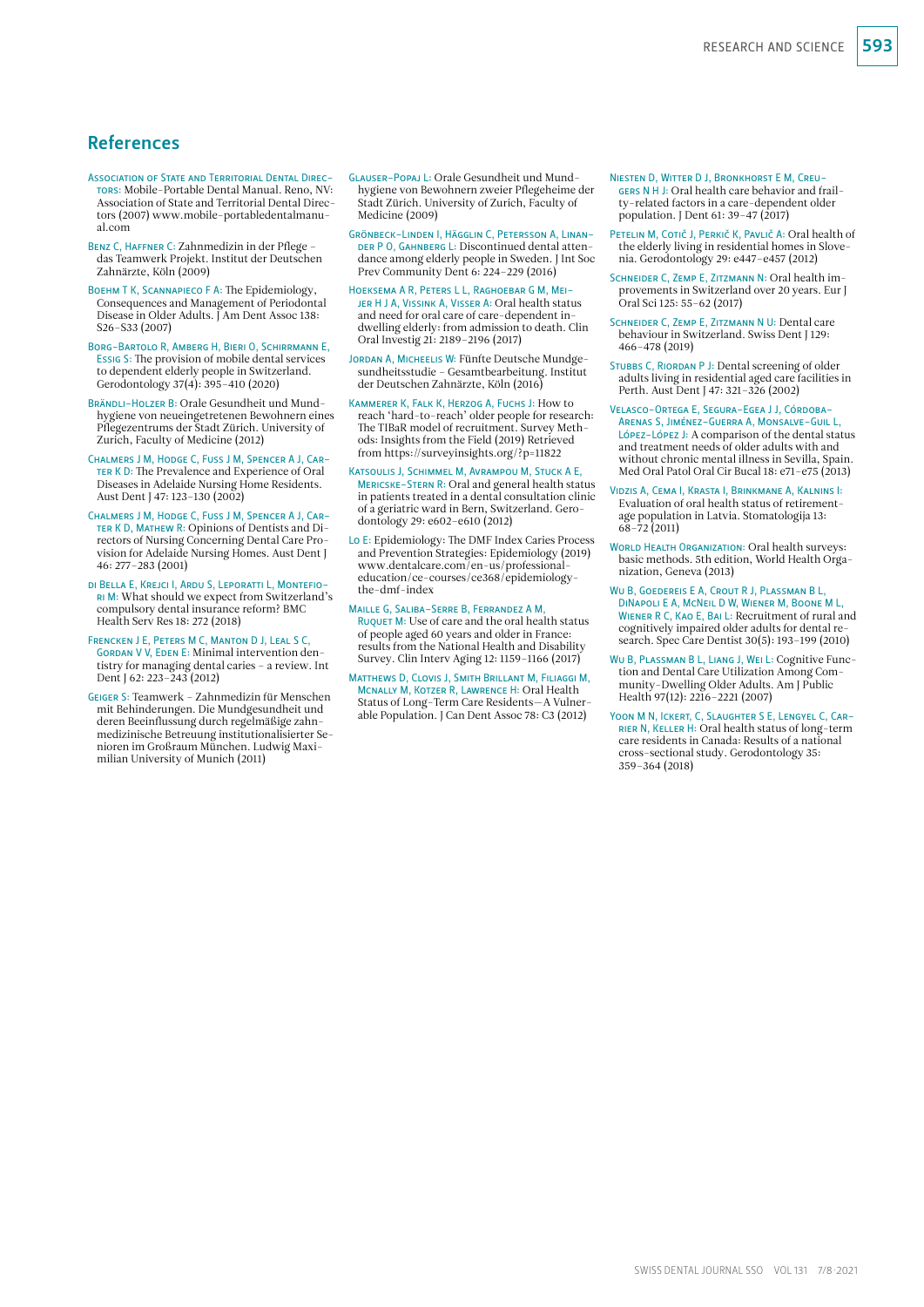# Appendix I

|                | Untersuchungsdatum:<br>Alter                                                                                                                                           | Geschlecht M $\bigcirc$ W $\bigcirc$                                                                 |                                                                                                                                                                        |
|----------------|------------------------------------------------------------------------------------------------------------------------------------------------------------------------|------------------------------------------------------------------------------------------------------|------------------------------------------------------------------------------------------------------------------------------------------------------------------------|
|                | Können Sie Essen/Kauen? ja $\bigcirc$ nein $\bigcirc$                                                                                                                  |                                                                                                      | Haben Sie Schmerzen? ja $\bigcirc$ nein $\bigcirc$                                                                                                                     |
|                | 1) Orale Schleimhaut (Zustand/Lokalisation)                                                                                                                            |                                                                                                      |                                                                                                                                                                        |
|                | Zahnlos<br>2) OHI<br>OHI<br>OK<br>UK<br>3) Zahnstatus und Behandlung                                                                                                   | Keine Proth.                                                                                         | <b>OHI</b> Prothese                                                                                                                                                    |
|                | 18 17 16<br>Kro<br>OK<br>Wu<br>Be<br>Kro<br><b>UK</b><br>Wu<br>Be<br>$\overline{48}$ $\overline{47}$ $\overline{46}$                                                   | 15 14<br>13 12 11<br>$\overline{45}$ $\overline{44}$ $\overline{43}$ $\overline{42}$ $\overline{41}$ | 21 22 23<br>24 25<br>26 27 28<br>$\overline{31}$ $\overline{32}$ $\overline{33}$<br>$\overline{34}$<br>$\overline{35}$<br>$\frac{1}{36}$ $\frac{1}{37}$ $\frac{1}{38}$ |
| 4)<br>5)<br>6) | Sondierungstiefe ( $\geq$ 5mm) ja $\bigcirc$ nein $\bigcirc$<br>$jaO$ nein $O$<br><b>Bleeding on Probing</b><br>$\supset$ nein <sup>(</sup><br>Furkationsbefall<br>jal |                                                                                                      |                                                                                                                                                                        |
| 7)             | Prothesenstatus und Zustand<br><b>Status</b>                                                                                                                           | OK<br>UK                                                                                             | Zustand<br>OK<br>UK                                                                                                                                                    |
| 8)             | Weitergehende Anweisungen:                                                                                                                                             |                                                                                                      |                                                                                                                                                                        |
|                |                                                                                                                                                                        | «Logo - Adresse Heimzahnarzt»                                                                        |                                                                                                                                                                        |
|                |                                                                                                                                                                        |                                                                                                      |                                                                                                                                                                        |